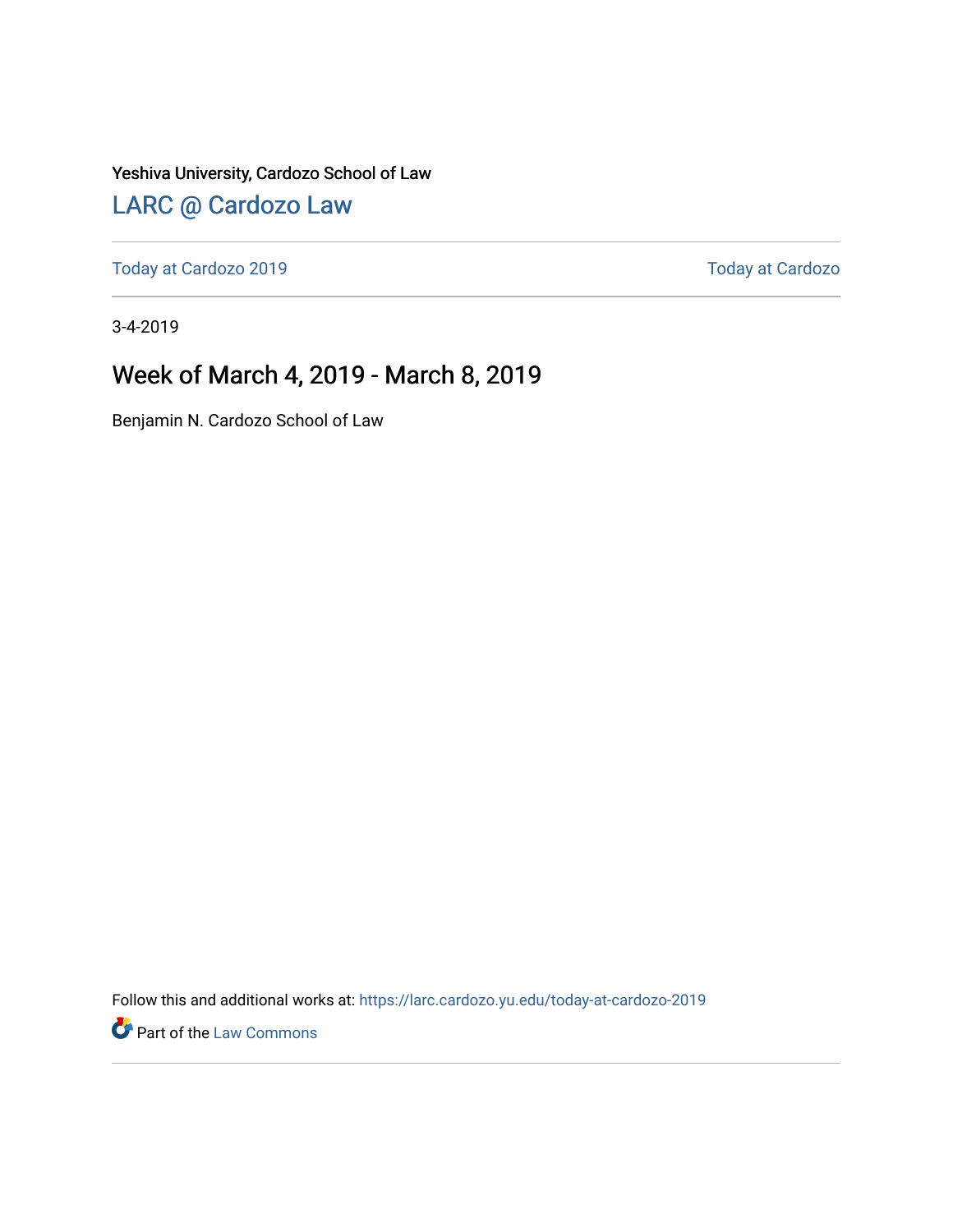### Tuesday, March 5, 2019

2L Info Session: Gearing up for a Postgrad Public Service Job Search Part 2 (Postgrad Fellowships)

Tuesday, March 5, 12-1:15 pm, Room 1147

2Ls-Think you might be interested in pursuing a postgraduate job in public service? It is not too early to start thinking of your postgrad plans, as some application deadlines for postgraduate fellowships and other opportunities will come sooner than you may expect. Join us for Part 2 of a two-part series on all of the incredible opportunities to begin a public service career! We'll focus specifically on postgraduate fellowships in which candidates design their own projects and select a host organization, such as Equal Justice Works Postgraduate Fellowships, Skadden Fellowships, and others. 3Ls are welcome to attend as well; most of the relevant deadlines for fellowships beginning this fall have already passed, but you may be able to apply for fellowships in future years.

Please RSVP on Symplicity.

Are you interested in negotiation, mediation or arbitration? Do you want to hone your speaking skills? Do you want to win first place?

Join the ADR Competition Honor Society for the 2019 Intraschool Negotiation Competition on March 12th at 6:00 p.m in the 3rd Floor Lounge.

The last mandatory information session has been rescheduled for:

Tuesday, March 5th at 4:00 p.m. in Room 424

The information session will cover how to sign up and how to win the competition.

Email cardozoadrteam@gmail.com with any questions.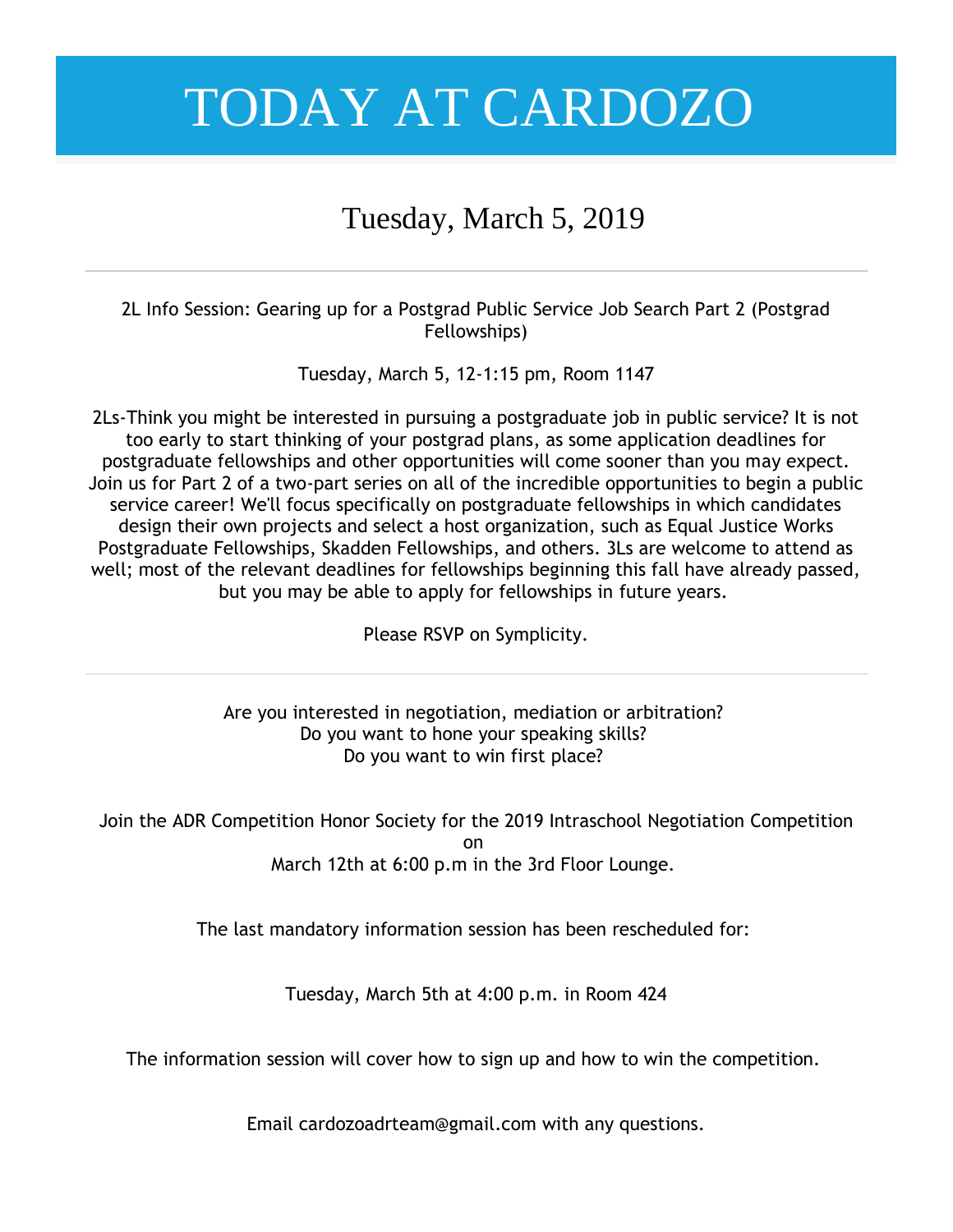All week, the Cardozo NLG will be holding events and raising awareness about issues related to mass incarceration, highlighting connections between the exponential increase of incarcerated people and the 40-year War on Drugs. Please join us in solidarity at the following events:

Write politicians about the War on Drugs, donate to Books Through Bars and pizza

Monday to Thursday from 11 a.m. to 3 p.m. (3rd Floor)

Tuesday 4:30 p.m. (Room 1008)"13th" Film Screening and Mediterranean food

Thursday at 12:30 p.m. (Room 420): Women & the War on Drugs Panel and pasta

Philosophy and Law Society General Body Meeting 3/5/19 -- 12:30pm-1:30pm Room 423 Philosophy and Law Society

Come join the Philosophy and Law Society at 12:30pm in 423 for some pizza and phi-LAWsophical discussion! Matthew Seligman, who teaches Corporations and Contracts, will lead the discussion with this prompt:

"Modern standing doctrine disregards moral beliefs. It holds that plaintiffs cannot sue for 'self-inflicted' injuries, even if one suffers a harm for 'moral' reasons--for example, if someone believes they have a moral obligation to follow the law even if there is no sanction for its violation. Should this be the case? Arguably, this prevents one from challenging unconstitutional laws with no punishment or enforcement mechanism, which seems unjustifiable. It also frames the law around threats of punishment rather than the motivation to follow the law--an impulse, one might think, the law should encourage. This question has arisen in recent constitutional litigation. Should one have the right to challenge the ACA's individual mandate despite it lacking (at present) an enforcement mechanism-as a Texas district court did last December? Should one have the right to challenge the Government's alleged surveillance programs without any showing that you have actually been targeted? Should one's perceived moral obligation to follow the law deprive one of standing to challenge sanctionless but unconstitutional laws?"

Upcoming Events and Announcements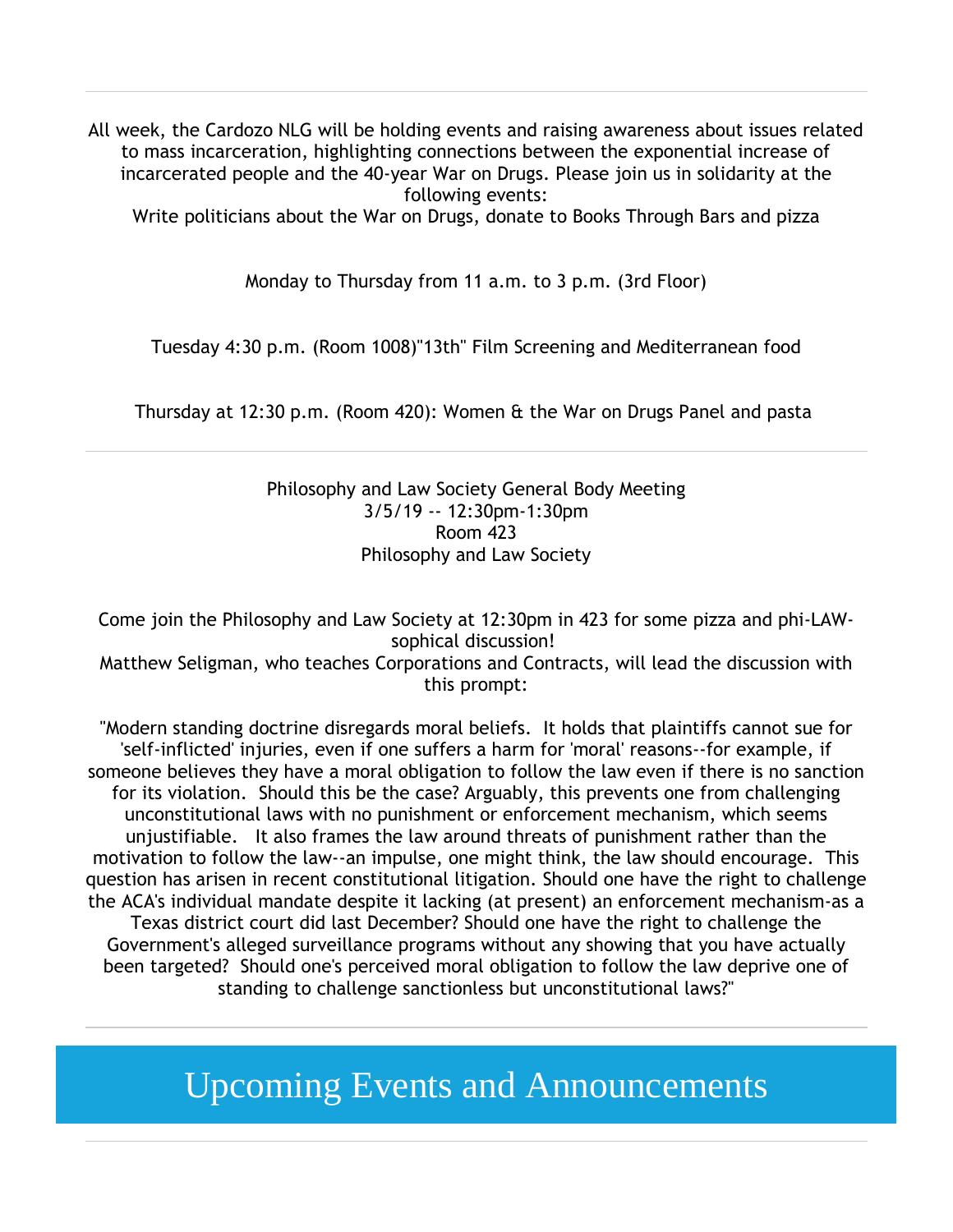Join Chabad at Cardozo tomorrow at 12:10pm for Ten Minutes of Torah in room 425. Pizza will be served. Looking forward to seeing everybody there.

The Cardozo Entertainment Law's next General Body Meeting will be held on Wednesday, March 6th at 12pm in Room 204.

Food will NOT be provided.

If you have any questions, please email cardozolawels@gmail.com. See you there!

Tomorrow Cardozo Law Revue presents

What: **"Cardozo's Got Talent!" All-School Competition** (with Prizes Awarded! Pizza and Beverages Served!)

Who: **You and Friends!** When: **Wednesday, March 6, 2019 at 8:00 pm** Where: **Room 423**

How: **Enter to WIN**: https://goo.gl/forms/kjSCYEFmqEyuI5Xq1 Entries accepted until: **5:00pm Wednesday, March 6**.

Stick around campus or grab a meal after your last seminarwhether you share your talent or share your vote, everyone will be rewarded with a great time!

Start-Up Society and Lowenstein Sandler LLP Present Start-Up Law in Action: Panel Discussion with Start-Up Attorneys March 6, 12:00pm in Room 102

Burritos Will Be Served!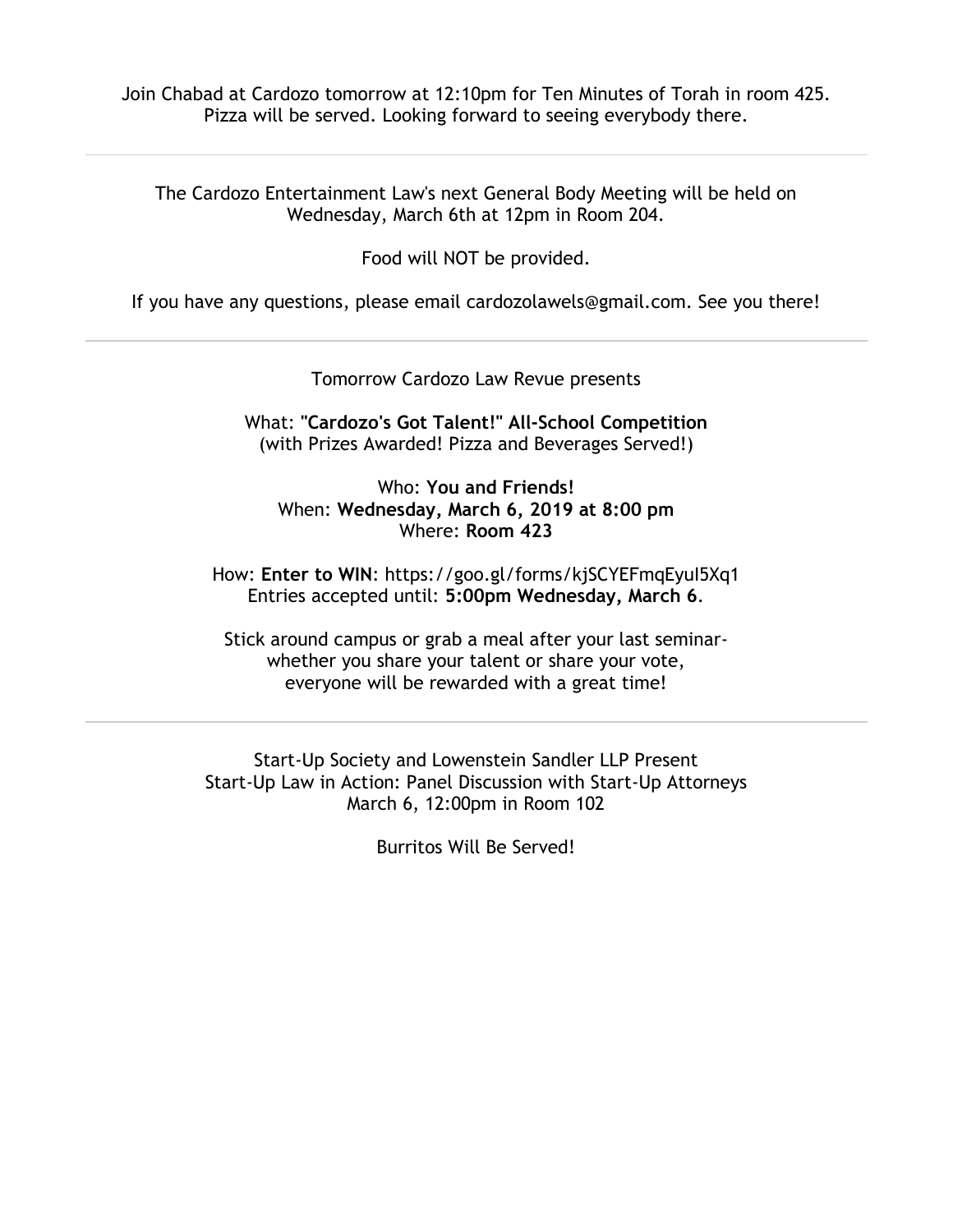### Wednesday, March 6, 2019

Join Chabad at Cardozo at 12:10pm for Ten Minutes of Torah in room 425. Pizza will be served. Looking forward to seeing everybody there.

The Cardozo Entertainment Law's next General Body Meeting will be held on Wednesday, March 6th at 12pm in Room 204.

Food will NOT be provided.

If you have any questions, please email cardozolawels@gmail.com. See you there!

All week, the Cardozo NLG will be holding events and raising awareness about issues related to mass incarceration, highlighting connections between the exponential increase of incarcerated people and the 40-year War on Drugs. Please join us in solidarity at the following events:

**Write politicians about the War on Drugs, donate to Books Through Bars and pizza**

Monday to Thursday from 11 a.m. to 3 p.m. (3rd Floor) Tuesday 4:30 p.m. (Room 1008)"13th" **Film Screening and Mediterranean food** Thursday at 12:30 p.m. (Room 420): **Women & the War on Drugs Panel and pasta**

Tonight Cardozo Law Revue presents

**"Cardozo's Got Talent!" All-School Competition**

**Wednesday, March 6, 2019 8:00 pm Room 423**

Still time to enter-Prizes Awarded! Entries accepted until: **5:00pm Wednesday, March 6.**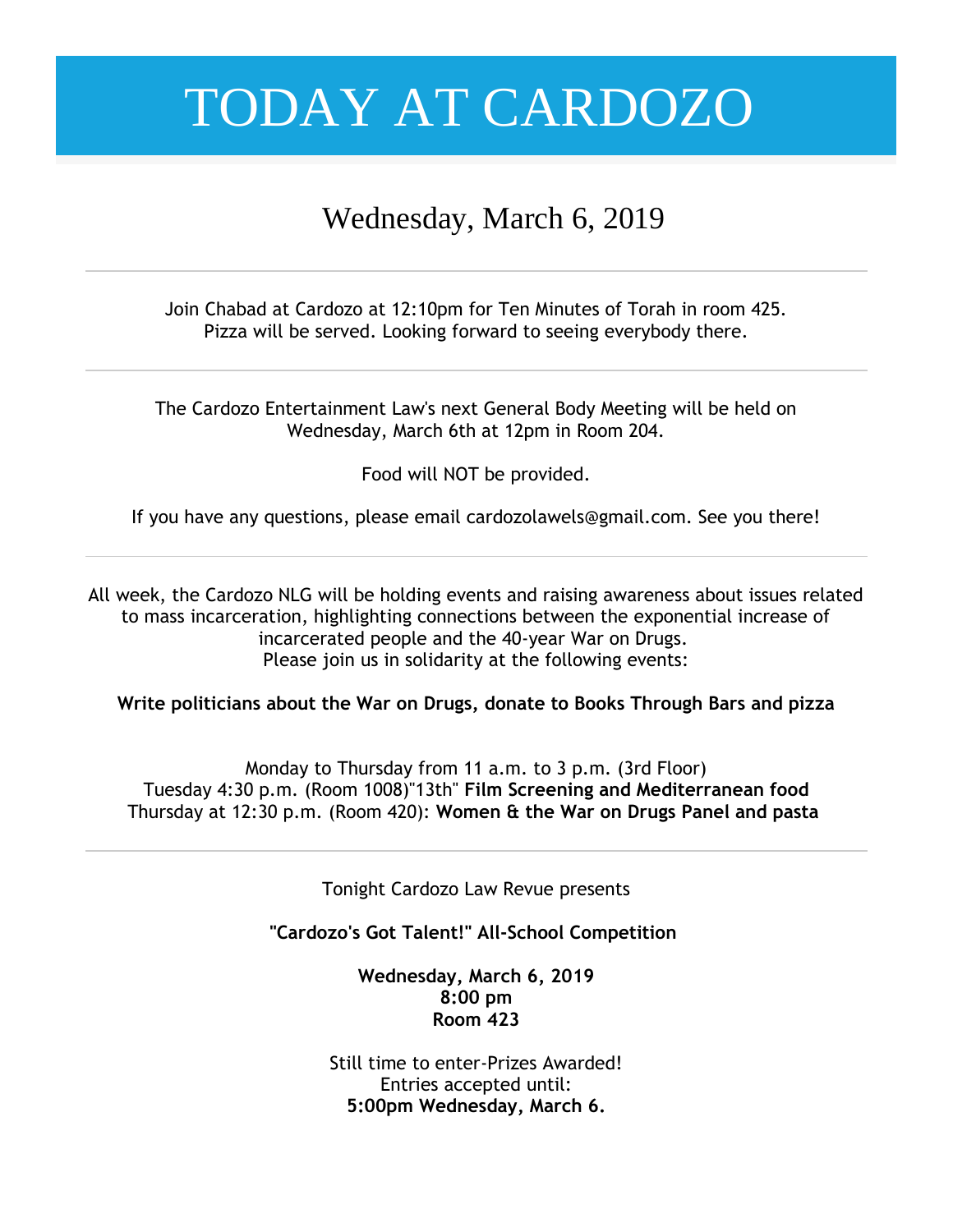Stick around campus! Pizza and Beverages Served! Whether you share your talent or share your vote, everyone will be rewarded with a great time!

Start-Up Society and Lowenstein Sandler LLP Present Start-Up Law in Action: Panel Discussion with Start-Up Attorneys

March 6, 12:00pm in Room 102

Burritos Will Be Served!

#### **Fashion Law Society - Speed Networking Event with Avocate**

When: Wednesday, March 6th at 6:30 PM

Where: Dean's Conference Room, Rm 1008

What: Spend a relaxed evening roaming between tables with attorneys from the Avocate\* mentor group, introducing students to a wide array of professionals.

Who: This is an immensely useful networking opportunity for students who are (or may be) interested in the fashion law practice area. Students will have the opportunity to rotate through several tables around the room. This event is open to all students from all class years.

Registration is now closed.

If you RSVPed "yes" and realize now that you are unable to attend, please let us know, as we may need to re-arrange some of the tables.

**\*Avocate** is a women's mentoring network connecting law students with practicing attorneys. The network is built on the foundation of women supporting other women to build a stronger community. Mentors come from a wide range of backgrounds and industries including practices in fashion, entertainment, hospitality, and art. The group is currently connecting women in New York City and Washington DC with plans to grow into other cities.

Upcoming Events and Announcements

**Women in Tech Law presents: Fireside Chat with Women in the Tech World**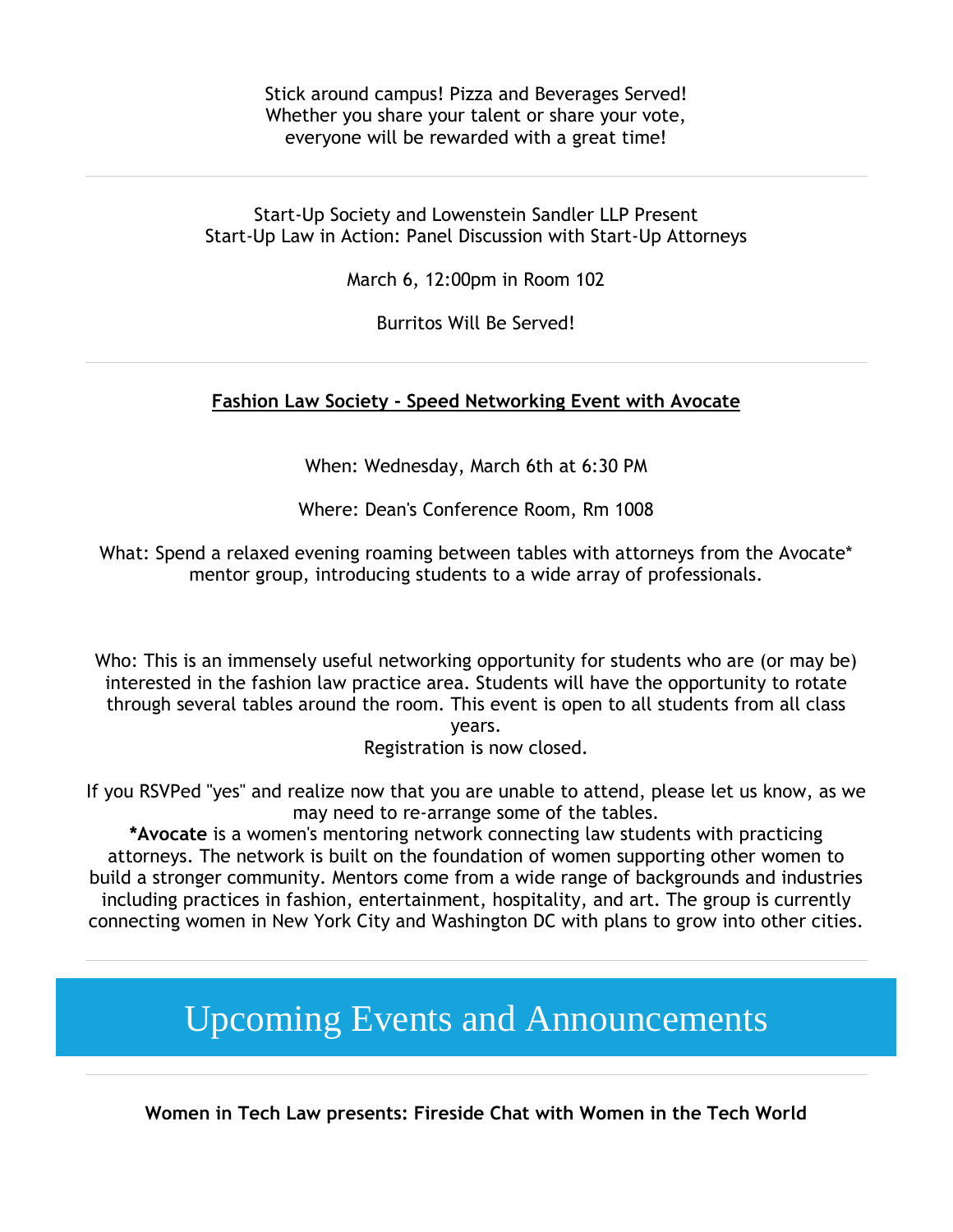Co-Sponsored with Cardozo Women

Are you interested in entrepreneurship, crypto, software platforms--but don't know how to mesh your legal education with the technology world? Join Women in Tech Law for an intimate conversation on viable career paths for future lawyers in tech.

The conversation will include female lawyers from various backgrounds: VP of Legal Affairs from NewsCred, a content marketing startup, an associate at Proskauer working in tech media and telecommunications, an IP Litigator at Norris McLaughlin, and more. Panelists will speak about their experiences in tech, provide tips for making your mark in an innovative industry, and answer audience questions. All are welcome!

> Wednesday, March 13, 2019 5-7 p.m.

Cardozo School of Law 55 Fifth Avenue New York, NY Room 1008

Reception to follow.

The Floersheimer Center for Constitutional Democracy, the Cardozo Data Law Initiative, and the students in the Cardozo Data Law Society invite you to a lunch talk:

> **A Tech Talk with Professor Duncan Hollis (Temple): The Emergence of Global Cybernorms**

> > **Thursday, March 7, 2019 Room 1008** 12:00 - 1:30 pm Lunch served

Duncan B. Hollis, Professor Law at Temple Law School, will discuss his work at the intersections of cybersecurity and international law in conversation with Floersheimer Center Co-Director, Cardozo Professor Deborah Pearlstein.

Part of the conversation will be Professor Hollis' involvement with the Paris Call for Trust and Security, the first global multi-stakeholder document on cybersecurity. Signed by more than 300 governments and companies such as Microsoft, Google, and IBM in addition to numerous NGOs and universities, this document reflects an emerging consensus on the need for global "cybernorms" to ensure the system remains open, stable, and secure.

ACS General Body Meeting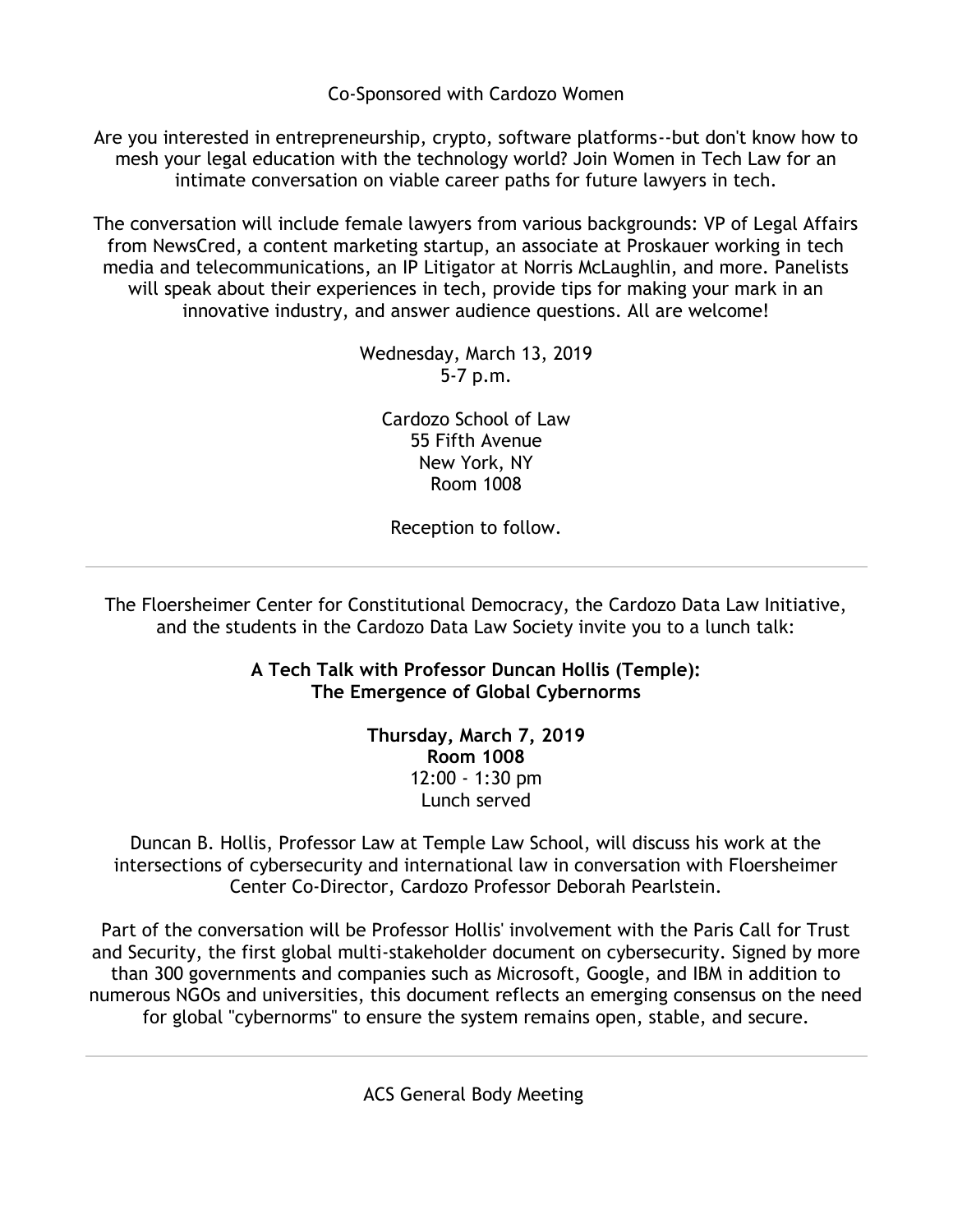#### Thursday, March 7th at 12pm Room 205

The Cardozo American Constitution Society will be hosting its first General Body Meeting on Thursday, March 7th in Room 205. We will be introducing the e-board, providing an overview of events for the semester,

playing a fun game, and providing information about ways to get involved.

Pizza will be served. Hope to see you all there!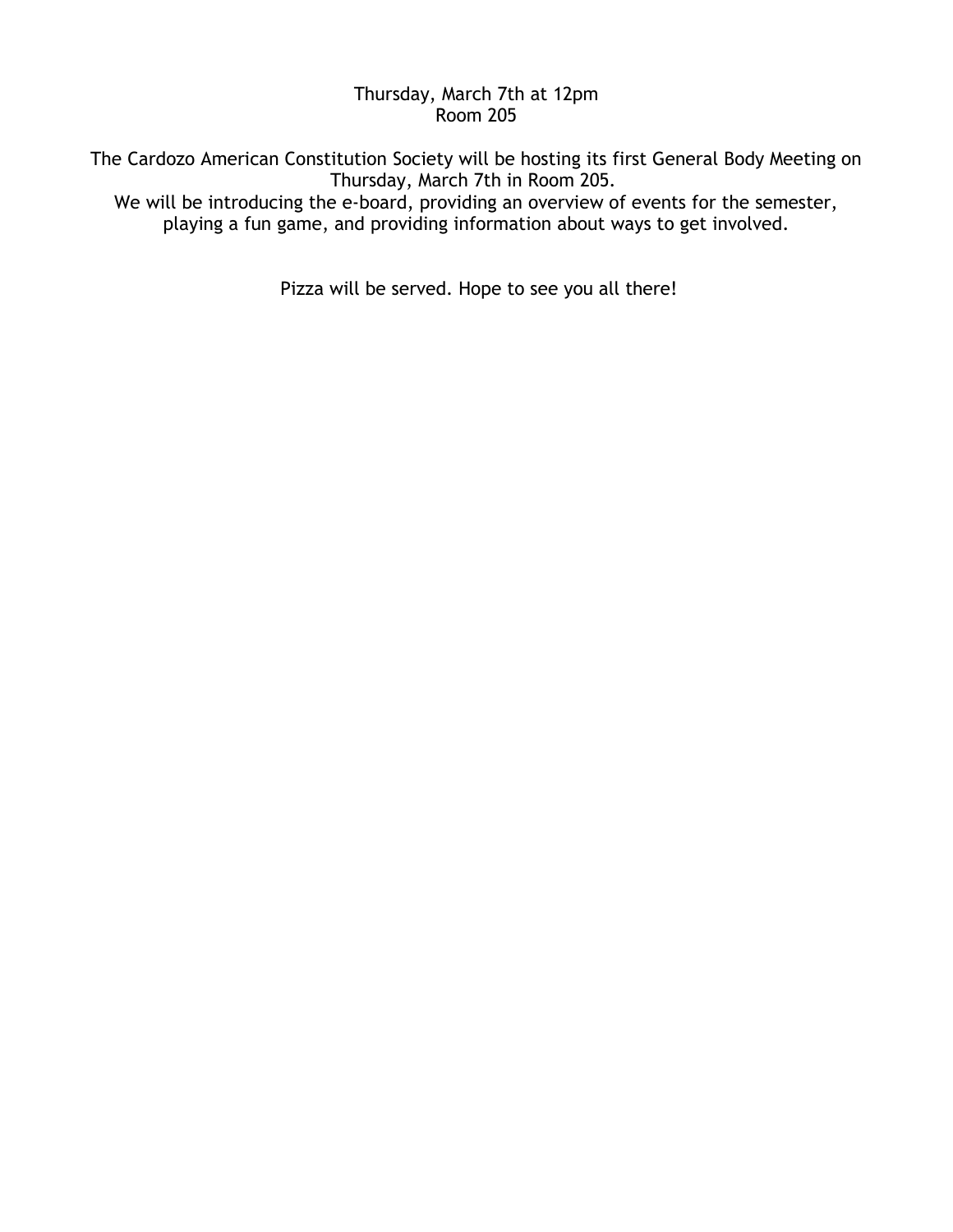### Thursday, March 7, 2019

All week, the Cardozo NLG will be holding events and raising awareness about issues related to mass incarceration, highlighting connections between the exponential increase of incarcerated people and the 40-year War on Drugs. Please join us in solidarity at the following events:

**Write politicians about the War on Drugs, donate to Books Through Bars and pizza** Monday to Thursday from 11 a.m. to 3 p.m. (3rd Floor) Tuesday 4:30 p.m. (Room 1008)"13th" **Film Screening and Mediterranean food** Thursday at 12:30 p.m. (Room 420): **Women & the War on Drugs Panel and pasta**

The Floersheimer Center for Constitutional Democracy, the Cardozo Data Law Initiative, and the students in the Cardozo Data Law Society invite you to a lunch talk:

> A **Tech Talk with Professor Duncan Hollis (Temple): The Emergence of Global Cybernorms**

> > **Thursday, March 7, 2019 Room 1008** 12:00 - 1:30 pm Lunch served

Duncan B. Hollis, Professor Law at Temple Law School, will discuss his work at the intersections of cybersecurity and international law in conversation with Floersheimer Center Co-Director, Cardozo Professor Deborah Pearlstein.

Part of the conversation will be Professor Hollis' involvement with the Paris Call for Trust and Security, the first global multi-stakeholder document on cybersecurity. Signed by more than 300 governments and companies such as Microsoft, Google, and IBM in addition to numerous NGOs and universities, this document reflects an emerging consensus on the need for global "cybernorms" to ensure the system remains open, stable, and secure.

ACS General Body Meeting

Thursday, March 7th at 12pm Room 205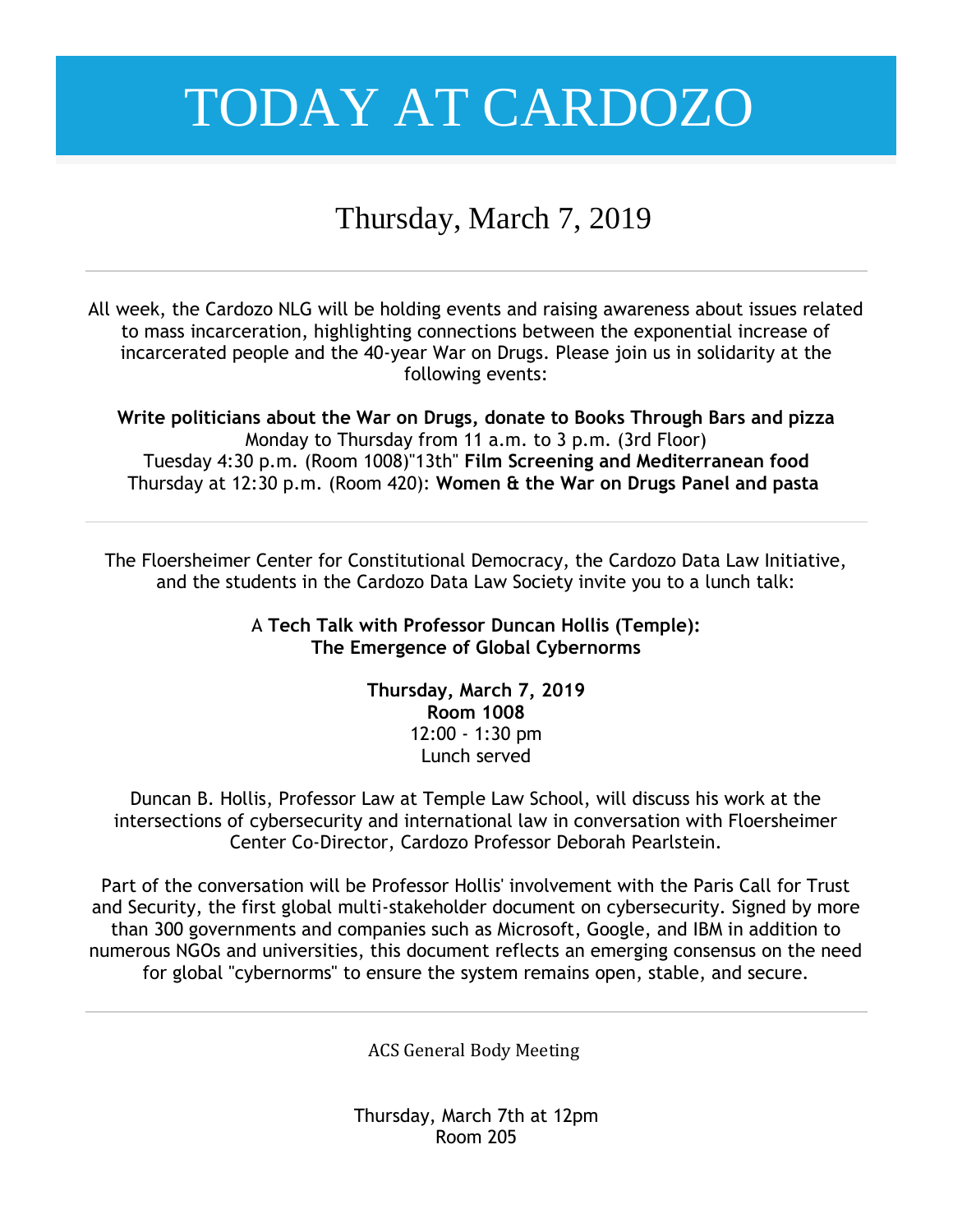The Cardozo American Constitution Society will be hosting its first General Body Meeting on Thursday, March 7th in Room 205. We will be introducing the e-board, providing an overview of events for the semester, playing a fun game, and providing information about ways to get involved. Pizza will be served. Hope to see you all there!

## Upcoming Events and Announcements

There were no events requested at this time.